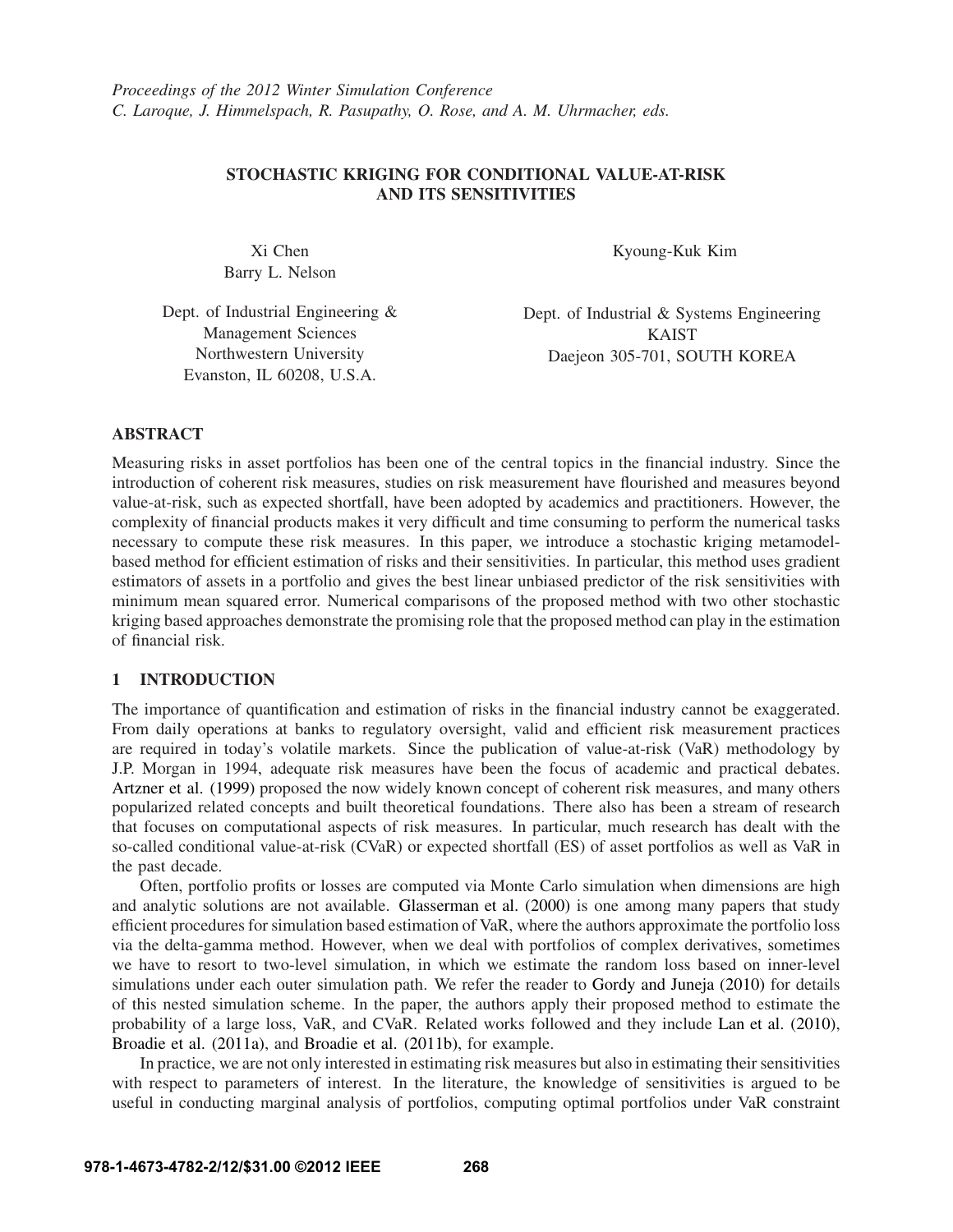(Gourieroux et al. 2000) or in reducing computational time to re-evaluate ES when the portfolio weight is moved slightly (Scaillet 2004). It is also helpful to assess the current portfolio position and to make re-allocation decisions. We note that in the Monte Carlo simulation context the sensitivity estimation of CVaR is studied in Hong and Liu (2009).

In this paper, we are interested in obtaining global approximations to risk measures and their sensitivities. Due to computational workloads coming from the complexity of derivatives products, it would not be practically plausible to conduct an estimation procedure for too many scenarios. We thus propose to use stochastic kriging based metamodeling techniques, in which we build a metamodel based on estimates at only a small number of design points. In addition, we utilize the information of gradients when (pathwise) gradient estimators are available. More details on stochastic kriging can be found in Ankenman et al. (2010) and Chen et al. (2011). We note that an application of stochastic kriging to the estimation of CVaR is also done in Liu and Staum (2010). Our work differs from theirs in that we build metamodels to predict CVaR and its sensitivities simultaneously, and in that we apply stochastic kriging with gradient estimators as formulated in Chen et al. (2011).

The rest of the paper is organized as follows. In Section 2, we briefly introduce VaR and CVaR. Then, the proposed metamodeling techniques are explained in Section 3, and numerical tests with three examples are reported in Section 4. Section 5 concludes.

### **2 RISK MEASUREMENT**

This section presents a very brief introduction to popular risk measures VaR and CVaR. These measures have been widely studied, and there is a large literature available. The material here is mostly based on works like Acerbi and Tasche (2002) and Hong and Liu (2009). In this section, *X* is the random variable that represents the random profit of a financial portfolio (hence, −*X* is the random loss), and we assume that *X* is integrable in this paper. When *X* has a dependence on a parameter vector  $\theta$ , we write  $X(\theta)$ . For a random variable *X*, quantiles of *X* are defined as follows.

**Definition 1** (Acerbi and Tasche 2002) The *lower p-quantile* of *X* is  $\inf\{x : \mathbb{P}(X \leq x) \geq p\} = \sup\{x : \mathbb{P}(X \leq x) \geq p\}$  $\mathbb{P}(X \leq x) < p$  and denoted by  $q_p(X)$ . Similarly, the *upper p-quantile* of *X* is  $\inf\{x : \mathbb{P}(X \leq x) > p\}$  $\sup\{x : \mathbb{P}(X \leq x) \leq p\}$  and denoted by  $q^p(X)$ .

Then, the value-at-risk at level  $\alpha$ , say  $\alpha$ -VaR, is defined as the lower  $\alpha$ -quantile of the random loss  $-X$ . Mathematically,  $\alpha$ -VaR =  $q_{\alpha}(-X) = \inf\{x : \mathbb{P}(X + x \ge 0) \ge \alpha\}$ . Typically,  $\alpha$  is a value close to 1 such as 95% or 99%. From this, VaR can be interpreted as the minimal cash amount such that the portfolio value  $X + x$  does not become negative with probability at least  $\alpha$ . Instead of a single VaR, we can consider the average of VaR values in the right tail of the random loss  $-X$ , i.e.,  $(1-\alpha)^{-1} \int_{\alpha}^{1} \beta$ -VaR $d\beta$ , and this is the conditional value-at-risk at level  $\alpha$ . See, e.g., Hong and Liu (2009).

It is well known that

$$
\alpha \text{-CVaR} = \frac{1}{1-\alpha} \mathbb{E}\left[ (-X-t)^{+} \right] + t = \frac{1}{1-\alpha} \Big\{ \mathbb{E}\left[ -X \ \mathbf{1}\{-X \ge t\} \right] + t \left( 1 - \alpha - \mathbb{P}(-X \ge t) \right) \Big\} \tag{1}
$$

for any  $t \in [q_\alpha(-X), q^\alpha(-X)]$ . Furthermore, it can be shown that if  $-X(\mu)$  (with parameter  $\mu$ ) does not have an atom at  $q_{\alpha}(-X)$ , then  $\mathbb{P}(-X \geq q_{\alpha}(-X)) = 1 - \alpha$  and thus

$$
\alpha\text{-}CVaR(\mu) = \mathbb{E}\Big[-X(\mu)\Big| - X(\mu) \ge \alpha\text{-}VaR(\mu)\Big].\tag{2}
$$

We further assume that  $X(\mu)$  is Lipschitz continuous for almost all sample point  $\omega$  with Lipschitz constant  $K(\omega)$  where *K* is an integrable random variable, and that  $\alpha$ -VaR is differentiable with respect to  $\mu$ . Then, Hong and Liu (2009) show that the derivative of  $\alpha$ -CVaR( $\mu$ ) with respect to  $\mu$  can be given as

$$
\alpha\text{-}CVaR'(\mu) = \mathbb{E}\Big[-X'(\mu)\Big| - X(\mu) \ge \alpha\text{-}VaR(\mu)\Big],\tag{3}
$$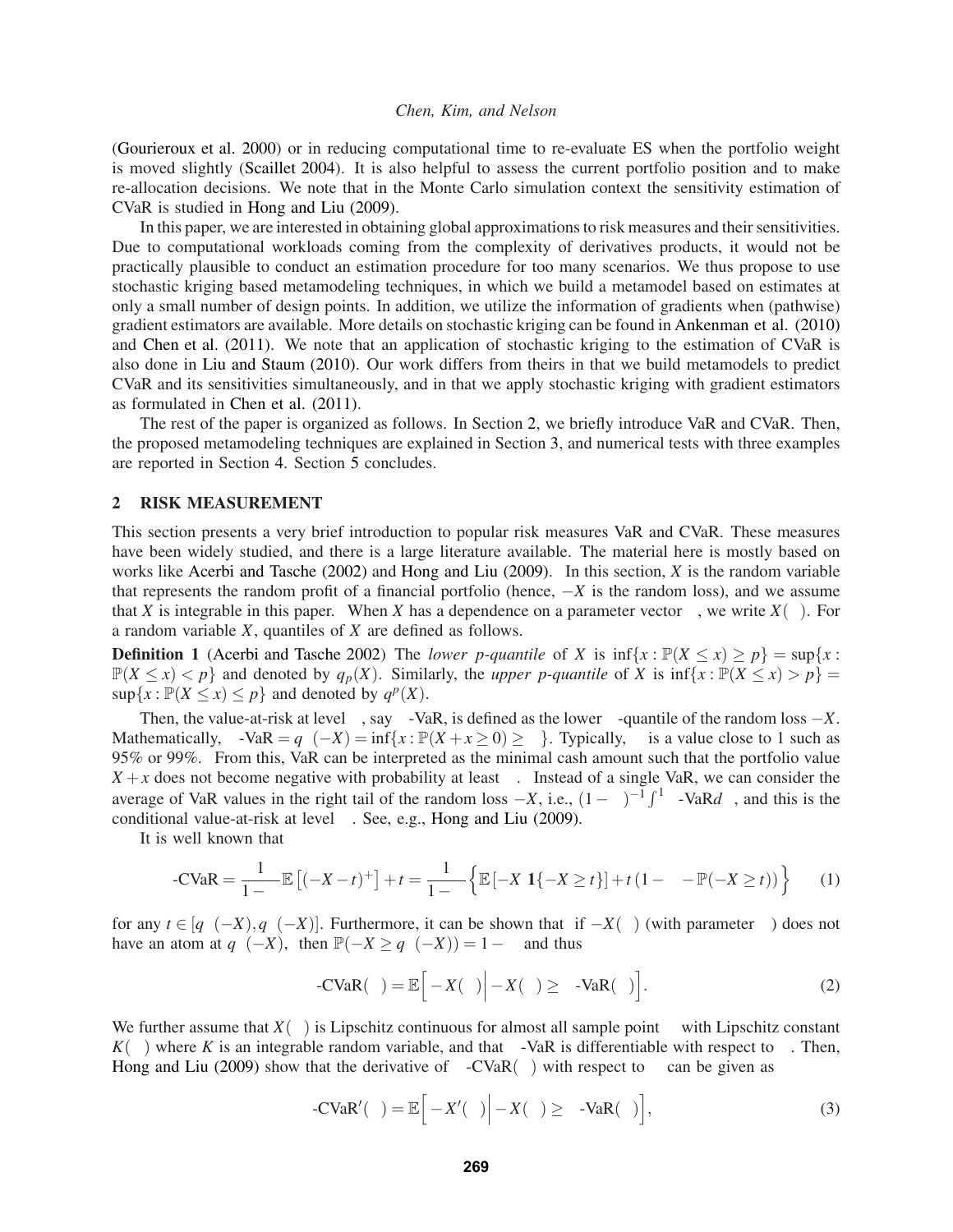where the prime is used to denote taking a derivative with respect to  $\mu$ .

Throughout this paper, we implicitly assume that the conditions above are always satisfied so that (2) and (3) are valid. Our objective is to obtain global approximations to  $\alpha$ -CVaR $(\mu)$  and  $\alpha$ -CVaR' $(\mu)$ over the parameter space  $\Omega_{\mu}$ , based on simulation observations. Even though it is straightforward to get consistent estimators for CVaR and its sensitivity at a single point  $\mu$ , it may be quite time consuming and inaccurate to perform such a task globally. Hence, we propose to apply stochastic kriging with gradient information (if available), which is described in the following section.

# **3 STOCHASTIC KRIGING**

#### **3.1 Stochastic Kriging with Gradient Estimator**

Kriging is an interpolation-based metamodel that uses a finite number of observations and this number is often small due to associated costs in applications. At design points  $\mathbf{x}_1,\ldots,\mathbf{x}_k \in \mathbb{R}^d$ , the response surface is assumed to be a realization of the following stochastic process

$$
Y(\mathbf{x}) = \mathbf{f}(\mathbf{x})^\top \boldsymbol{\beta} + M(\mathbf{x})
$$

where **f** is a  $\mathbb{R}^p$ -valued function,  $\beta$  is a *p*-dimensional vector, and M is a mean zero stationary Gaussian random field such that  $\mathbb{E} \left[ |M(\mathbf{x})|^2 \right] < \infty$  for all  $\mathbf{x} \in \mathbb{R}^d$ . In addition, the correlation structure for M is given by

$$
Cov[M(\mathbf{x}), M(\mathbf{y})] = \tau^2 \mathscr{R}(\mathbf{x}, \mathbf{y}), \quad \mathscr{R}(\mathbf{x}, \mathbf{y}) = \exp\left(-\sum_{r=1}^d \theta_r |x_r - y_r|^2\right).
$$

Here,  $\mathbf{x} = (x_1, \dots, x_d)^\top$  and the  $\theta_r$ 's are fixed parameters in  $\mathbb{R}_+$ . Note that  $Var[M(\mathbf{x})] = \tau^2$ . Therefore, the variance of this random field remains the same at all points, but the correlation between  $M(x)$  and  $M(y)$ decreases as the distance between two points increases. Furthermore, we assume the process above has partial derivatives in the sense that

$$
D^{r}(\mathbf{x}) := \left(\frac{\partial \mathbf{f}(\mathbf{x})}{\partial x_{r}}\right)^{\top} \beta + \frac{\partial M(\mathbf{x})}{\partial x_{r}}, \quad \frac{\partial M(\mathbf{x})}{\partial x_{r}} = \lim_{t \to 0} t^{-1} \Big(M(\mathbf{x} + t\mathbf{e}_{r}) - M(\mathbf{x})\Big)
$$

where the limit is taken in the mean-square sense and  $e_r$  is the *r*th canonical basis vector in  $\mathbb{R}^d$ . The limit in the mean-square sense is useful for applications. Sufficient conditions for the existence of the mean-square derivative of  $M(x)$  (hence  $Y(x)$ ) are fully characterized by conditions on  $\mathcal{R}(\cdot, \cdot)$ , thereby allowing the modeling of the dependence of the derivative processes on the original response process. See Parzen (1962) for more. Then,  $D<sup>r</sup>(\mathbf{x})$  is again Gaussian and its correlation structure is given by

$$
Cov[D^{r}(x), D^{s}(y)] = \tau^{2} \frac{\partial^{2} \mathscr{R}(x, y)}{\partial x_{r} \partial y_{s}}, \quad Cov[D^{r}(x), Y(y)] = \tau^{2} \frac{\partial \mathscr{R}(x, y)}{\partial x_{r}}.
$$

Consequently, the *k* observations at design points together with total *kd* partial derivatives have a  $k(1+d)$ dimensional multivariate normal distribution. To simplify notation, we write  $Y = (Y(\mathbf{x}_1),...,Y(\mathbf{x}_k))^T$ ,

 $D^r = (D^r(\mathbf{x}_1),...,D^r(\mathbf{x}_k))^{\top}$ , and  $Y_+ = (\mathbf{Y}^{\top}, (D^1)^{\top},..., (D^d)^{\top})^{\top}$ . We also denote the mean and the covariance matrix of  $Y_+$  by  $\mathbf{F}_+ \beta$  and  $\Sigma_{M_+}$ , where  $\mathbf{F}_+$  is the  $k(d+1) \times p$  matrix of functions that has  $\mathbf{f}(\mathbf{x}_1)^\top,\ldots,\mathbf{f}(\mathbf{x}_k)^\top,\ (\partial \mathbf{f}(\mathbf{x}_1)/\partial x_1)^\top,\ldots, (\partial \mathbf{f}(\mathbf{x}_k)/\partial x_1)^\top,\ldots, (\partial \mathbf{f}(\mathbf{x}_1)/\partial x_d)^\top,\ldots, (\partial \mathbf{f}(\mathbf{x}_k)/\partial x_d)^\top$  as its rows. In the stochastic simulation context, however, our observations are simulation results that contain

simulation errors. Suppose that we make *n<sup>i</sup> independent* simulation replications at each design point **x***<sup>i</sup>* which can be different at distinct design points. Then, we adapt the metamodel above to a stochastic simulation context:

$$
\mathscr{Y}_j(\mathbf{x}_i) = \mathsf{Y}(\mathbf{x}_i) + \varepsilon_j(\mathbf{x}_i), \quad \mathscr{D}_j^r(\mathbf{x}_i) = \mathsf{D}^r(\mathbf{x}_i) + \zeta_j^r(\mathbf{x}_i), \quad j = 1, \ldots, n_i, \quad i = 1, \ldots, k, \quad r = 1, \ldots, d.
$$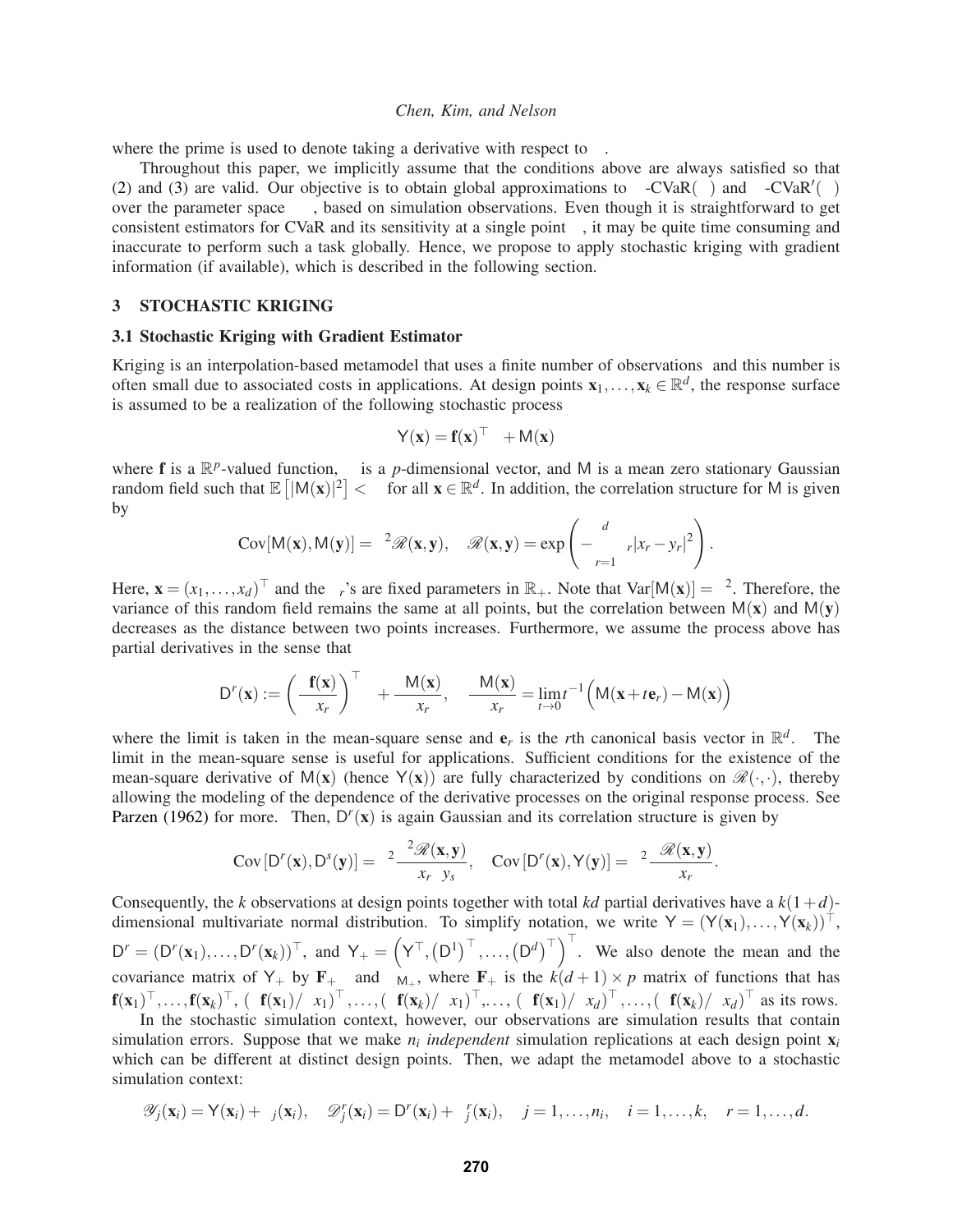Here,  $\varepsilon_j(\mathbf{x}_i)$ 's are the i.i.d. mean zero simulation noise from *j*-th run at the *i*-th design point. The  $\zeta_j^r(\mathbf{x}_i)$ 's are similarly defined. We run simulations independently across replications and design points. However,  $\varepsilon_i(\mathbf{x}_i)$ and  $\zeta_i^r(\mathbf{x}_i)$  for the same replication at the same design point might be correlated. Hence, the correlation structure of simulation noise is assumed to be

$$
\text{Var}[\varepsilon_j(\mathbf{x}_i)] = \sigma_{i0}^2, \quad \text{Var}[\zeta_j^r(\mathbf{x}_i)] = \sigma_{ir}^2, \quad \text{Corr}[\varepsilon_j(\mathbf{x}_i), \zeta_j^r(\mathbf{x}_i)] = \rho_i^{(0,r)}, \quad \text{Corr}[\zeta_j^r(\mathbf{x}_i), \zeta_j^s(\mathbf{x}_i)] = \rho_i^{(r,s)}.
$$

The last term is defined only when  $r \neq s$ . We denote the sample averages of  $\mathscr{Y}_j(\mathbf{x}_i)$  and  $\mathscr{D}_j^r(\mathbf{x}_i)$  by  $\bar{\mathscr{Y}}(\mathbf{x}_i)$ and  $\bar{\mathscr{D}}^r(\mathbf{x}_i)$ . In the same manner, we define  $\bar{\varepsilon}(\mathbf{x}_i)$  and  $\bar{\zeta}^r(\mathbf{x}_i)$ . Then, again we have a  $k(1+d)$ -dimensional multivariate normal distribution for  $\overline{\mathscr{Y}}_+ = (\overline{\mathscr{Y}}(x_1),..., \overline{\mathscr{Y}}(x_k), \overline{\mathscr{D}}^1(x_1), \overline{\mathscr{D}}^1(x_2),..., \overline{\mathscr{D}}^d(x_k))^{\top}$ . Its mean is the same as  $\mathbf{F}_+\beta$ , but its covariance matrix has the form  $\Sigma_+ := \Sigma_{\mathsf{M}_+} + \Sigma_{\mathcal{E}_+}$  where the second term is the covariance matrix of  $\bar{\varepsilon}_+ := (\bar{\varepsilon}(\mathbf{x}_1),...,\bar{\varepsilon}(\mathbf{x}_k), \bar{\zeta}^1(\mathbf{x}_1),...,\bar{\zeta}^d(\mathbf{x}_k))^{\top}$ .

The objective of this metamodel is to make a prediction of  $Y(x)$  at a prediction point  $x_0 \in \mathbb{R}^d$ . With given **f**,  $\beta$ , and covariance matrices, the random vector  $(Y(\mathbf{x}_0), \mathcal{Y}_+)$  has a multivariate normal distribution. Then, it is a standard result that

$$
\widehat{\mathsf{Y}}(\mathbf{x}_0) := \mathbb{E}\left[\mathsf{Y}(\mathbf{x}_0)|\bar{\mathscr{Y}}_+\right] = \mathbf{f}(\mathbf{x}_0)^\top \boldsymbol{\beta} + \boldsymbol{\Sigma}_{\mathsf{M}_+}(\mathbf{x}_0, \cdot)^\top \boldsymbol{\Sigma}_+^{-1} (\bar{\mathscr{Y}}_+ - \mathbf{F}_+ \boldsymbol{\beta})\tag{4}
$$

where  $\Sigma_{M_+}(\mathbf{x}_0, \cdot)$  represents the covariance matrix between  $Y(\mathbf{x}_0)$  and  $\overline{\mathscr{Y}}_+$  (and thus  $Y_+$  because  $\overline{\mathbf{\varepsilon}}_+$  is independent of  $Y(\mathbf{x}_0)$ ). It can be shown that  $\hat{Y}(\mathbf{x}_0)$  is the best linear predictor that minimizes the mean squared error (MSE) among linear predictors. Regarding parameter estimation, we start with  $\Sigma_{\mathcal{E}_+}$  estimated from the simulation replications, then calculate the maximum likelihood estimates for  $\beta$ ,  $\tau^2$ , and  $\theta_r$ . More details about stochastic kriging with gradient estimators can be found in Chen et al. (2011). Notice that response prediction with gradient information has also been studied in other research contexts. See, for instance, Morris et al. (1993) for deterministic computer experiments and Solak et al. (2003) for Gaussian process models for dynamic system identification.

#### **3.2 Sensitivity Estimation with Kriging Metamodel**

Often, we are not only interested in evaluating an unknown performance function  $Y(x)$  but also in obtaining sensitivities  $D<sup>r</sup>(x)$  of such a function. There are well-known methods to obtain sensitivities via simulation such as finite difference scheme, infinitesimal perturbation analysis, or likelihood ratio method. See Chapter VII of Asmussen and Glynn (2007) for example. However, when we want to obtain global approximations to the gradients D *r* (**x**), applications of such methods might be infeasible due to high simulation costs. In this subsection, we consider three approaches based on stochastic kriging metamodels.

Suppose that we have (sample averaged) simulation outputs  $\overline{\mathscr{Y}} := (\overline{\mathscr{Y}}(x_1),..., \overline{\mathscr{Y}}(x_k))^{\top} = Y + \overline{\varepsilon}$  where

$$
\mathsf{Y} = (\mathsf{Y}(\mathbf{x}_1), \dots, \mathsf{Y}(\mathbf{x}_k))^\top, \quad \bar{\boldsymbol{\varepsilon}} = (\bar{\boldsymbol{\varepsilon}}(\mathbf{x}_1), \dots, \bar{\boldsymbol{\varepsilon}}(\mathbf{x}_k))^\top
$$

with  $n_i$  independent simulation replications at the *i*-th of the *k* design points. Further assume that we do not have any derivative information. Then, as presented above, stochastic kriging metamodel based on  $\mathcal Y$ stipulates that  $(Y(x_0), \bar{Y})$  at a prediction point  $x_0$  has a multivariate normal distribution. If the covariance matrices of Y and  $\bar{\varepsilon}$  are  $\Sigma_M$  and  $\Sigma_{\varepsilon}$ , respectively, then the best linear predictor (denoted by **SK**) is given by

$$
\widehat{\mathsf{Y}}(\mathbf{x}_0) = \mathbf{f}(\mathbf{x}_0)^\top \boldsymbol{\beta} + \Sigma_{\mathsf{M}}(\mathbf{x}_0, \cdot)^\top (\Sigma_{\mathsf{M}} + \Sigma_{\mathcal{E}})^{-1} (\bar{\mathscr{Y}} - \mathbf{F} \boldsymbol{\beta})
$$
(5)

where  $\mathbb{E}[Y] = \mathbf{F}\beta$  and  $\Sigma_M(\mathbf{x}_0, \cdot)$  is the covariance matrix between  $Y(\mathbf{x}_0)$  and  $\bar{\mathcal{Y}}$ . Then, one simple solution for global gradient approximation is to differentiate  $\hat{Y}(x_0)$  and get

$$
\widehat{\mathsf{D}}^r(\mathbf{x}_0) = \left(\frac{\partial \mathbf{f}(\mathbf{x}_0)}{\partial x_r}\right)^\top \boldsymbol{\beta} + \boldsymbol{\Sigma}_{\mathsf{D}^r}(\mathbf{x}_0, \cdot)^\top (\boldsymbol{\Sigma}_{\mathsf{M}} + \boldsymbol{\Sigma}_{\boldsymbol{\mathcal{E}}})^{-1} (\bar{\mathscr{Y}} - \mathbf{F}\boldsymbol{\beta})
$$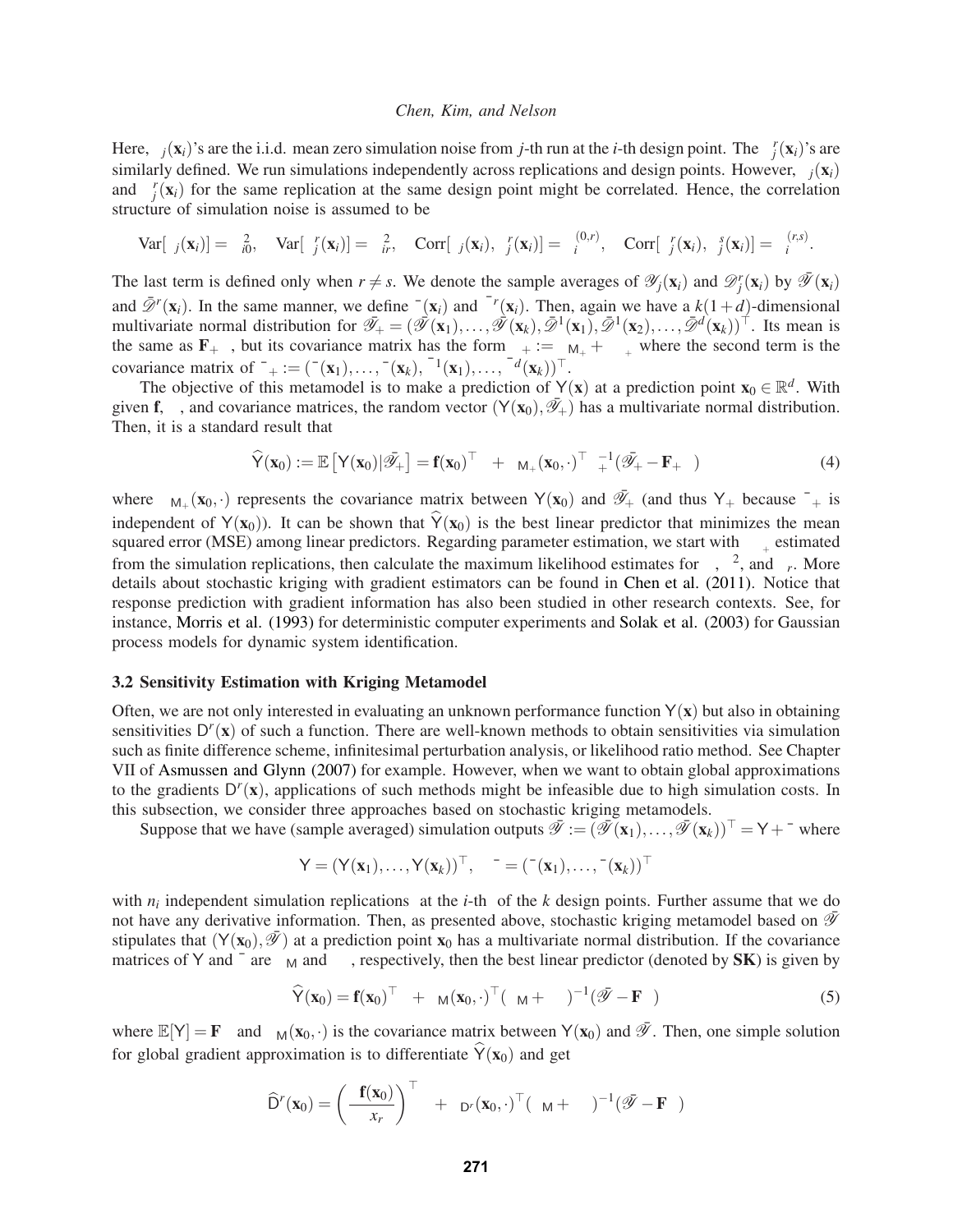where  $\Sigma_{D'}(\mathbf{x}_0,\cdot)=(\partial/\partial x_r)\Sigma_M(\mathbf{x}_0,\cdot)$ . It is not difficult to see that this partial derivative is nothing but the *k*-vector containing covariances between  $D^r(\mathbf{x}_0)$  and  $\bar{\mathcal{Y}}$ . Similar methods have been studied in other contexts; see, for instance, Sakata et al. (2010) and Pardo-Igúzquiza and Chica-Olmo (2004). We denote this approach by **SK-G**.

A second method to do gradient estimation is to "map" the gradient surface by treating the gradient at a point as the response of interest. This method uses the gradient estimates obtained at the *k* design points to construct a stochastic kriging predictor for the gradient at  $\mathbf{x}_0$  by (5). We denote this second approach by **SK4G**.

Lastly, we present our third approach **SKG-G** that builds a metamodel for the gradients based on full information, i.e., response and gradient information. By simply differentiating (4), we obtain

$$
\widehat{D}^r(\mathbf{x}_0) = \left(\frac{\partial \mathbf{f}(\mathbf{x}_0)}{\partial x_r}\right)^\top \boldsymbol{\beta} + \boldsymbol{\Sigma}_{D_+^r}(\mathbf{x}_0, \cdot)^\top \boldsymbol{\Sigma}_+^{-1} (\bar{\mathscr{Y}}_+ - \mathbf{F}_+ \boldsymbol{\beta})
$$

where  $\Sigma_{D'_+}(\mathbf{x}_0, \cdot)$  is the covariance matrix between  $D^r(\mathbf{x}_0)$  and  $Y_+$ . In particular,

$$
\bar{\mathscr{Y}}_+ = \mathsf{Y}_+ + \bar{\epsilon}_+ = \left(\begin{array}{c} \mathsf{Y} \\ \mathsf{D} \end{array} \right) + \left(\begin{array}{c} \bar{\epsilon} \\ \bar{\zeta} \end{array} \right) = \left(\begin{array}{c} \bar{\mathscr{Y}} \\ \bar{\mathscr{D}} \end{array} \right), \quad \Sigma_{\mathsf{D}_+^r}(\mathbf{x}_0, \cdot) = \left(\begin{array}{c} \Sigma_{\mathsf{D}^r}(\mathbf{x}_0, \cdot) \\ \Sigma_{\mathsf{D}^r}^{\prime}(\mathbf{x}_0, \cdot) \end{array} \right),
$$

and  $\Sigma'_{D^r}(\mathbf{x}_0, \cdot)$  is the *kd*-vector that contains covariances between  $D^r(\mathbf{x}_0)$  and D. We can show that this predictor is actually the best linear predictor of  $D^r(\mathbf{x}_0)$  based on  $\overline{\mathscr{Y}}_+$  among all linear predictors. When parameters are unknown, we estimate them using simulation replication results and maximum likelihood estimation.

### **4 NUMERICAL EXAMPLES**

In this section, we provide three examples with increasing difficulty to demonstrate how one can apply stochastic kriging to risk measurement. Specifically, we compare the performances of the three proposed methods introduced in Section 3 in terms of the following two aspects.

- 1. Predicting risk measure: compare the prediction results by stochastic kriging (**SK**), stochastic kriging with gradient estimators (**SKG**) and by a naive simulation method (**NS**).
- 2. Sensitivity estimation: compare the estimates by differentiating stochastic kriging metamodel (**SK-G**), stochastic kriging for gradient estimators (**SK4G**), differentiating stochastic kriging metamodel with gradient estimators (**SKG-G**), and a naive simulation method (**NS**).

#### **4.1 Call Option on a Single Asset**

Our first example is a call option based on the Black-Scholes (BS) model. This example involves neither VaR nor CVaR but the option price  $C(S_0)$  and its first order sensitivity "delta"  $\Delta(S_0)$  where  $S_0$  is the stock price at the inception of the option contract. We choose this example because it is quite well known and  $C(S_0)$ ,  $\Delta(S_0)$  provide important information when managing risks in options.

The stock price dynamics of the BS model is given by the stochastic differential equation (SDE) under the risk-neutral measure,

$$
dS_t = rS_t dt + \sigma S_t dW_t,
$$

where *r* is the risk-free rate and  $\sigma$  is the volatility of  $S_t$ . This SDE admits a closed form solution  $S_t = S_0 \exp((r - \sigma^2/2)t + \sigma W_t)$ , and  $S_t$  can be easily simulated using the fact that  $W_t \sim \mathcal{N}(0,t)$ . The European call option on  $S_t$  is a right to buy a stock at option maturity  $T$  and at the pre-specified strike price *K*. Mathematically, this payoff discounted at rate *r* is expressed as  $P = e^{-rT}(S_T - K)^+$ . The price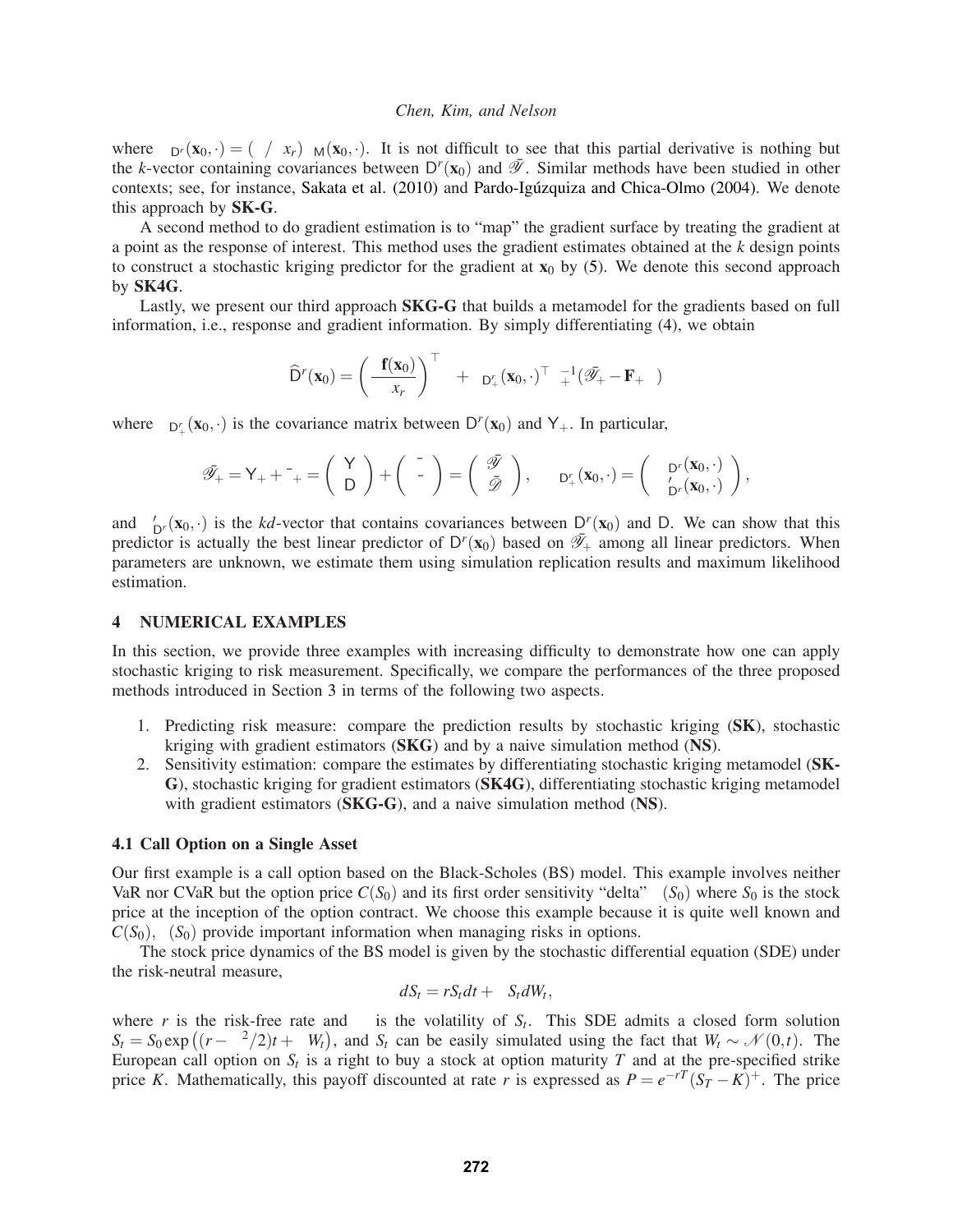Table 1: Parameters for the Black-Scholes European call option model.

|  | $[85,115]$   100   1/52 year   3% |  |  |
|--|-----------------------------------|--|--|

and the delta are, then, calculated as follows:

$$
C(S_0) = E[P] = E\left[e^{-rT}(S_T - K)^+\right],
$$
  
\n
$$
\Delta(S_0) = \frac{dC}{dS_0} = E\left[\frac{dP}{dS_T}\frac{dS_T}{dS_0}\right] = E\left[e^{-rT}\left(\frac{S_T}{S_0}\right) \cdot \mathbf{1}\{S_T \ge K\}\right].
$$

In the second expression, we skipped the details in justifying the interchange of differentiation and integration. See Broadie and Glasserman (1996) or Fu and Hu (1995). Also, we used  $dS_T/dS_0 = S_T/S_0$ . Note that two functions inside the expectation on the right-hand side give us the price estimator and the gradient estimator. Parameter values used in the experiment are given in Table 1.

*Experiments.* As described above, we compare the performances of **SK** and **SKG** in predicting call option prices  $C(S_0)$  where  $S_0$  ranges over [85,115]. Regarding  $\Delta(S_0)$ , we have three approaches **SK-G**, **SK4G**, and **SKG-G**. Recall that the second approach is based on the stochastic kriging metamodel with gradient information only. Pretending that little information about the true response surface is available, a constant trend model  $f(S_0)^{\top} \beta = \beta_0$  is chosen for stochastic kriging metamodels. For each type of metamodel, we fit the observational data at *k* design points using maximum likelihood estimation and estimate the model parameters  $\beta_0$ ,  $\tau^2$  and  $\theta$ . Then  $\beta_0$ ,  $\tau^2$  and  $\theta$  are used for prediction at  $N = 193$  equally spaced points in [85,115]. We select  $k \in \{13,25\}$  equally spaced design points (including 85 and 115), and adopt an equal number of simulation replications  $n \in \{2000, 4000\}$  at each design point.

As the closed-form expressions for  $C(S_0)$  and  $\Delta(S_0)$  are available for the BS model, the estimated root mean squared error (ERMSE) over the grid of  $N = 193$  prediction points is proposed to evaluate the prediction performance,

$$
ERMSE(C) = \sqrt{\frac{1}{N} \sum_{i=1}^{N} \left( C(S_0^i) - \widehat{C}(S_0^i) \right)^2}, \quad ERMSE(\Delta) = \sqrt{\frac{1}{N} \sum_{i=1}^{N} \left( \Delta(S_0^i) - \widehat{\Delta}(S_0^i) \right)^2},
$$
(6)

where  $C(S_0^i)$ ,  $\Delta(S_0^i)$  denote the true price and delta at  $S_0^i$ , and  $\hat{C}(S_0^i)$ ,  $\hat{\Delta}(S_0^i)$  represent the predicted values.

One simple way of obtaining a global surface of  $C(S_0), \Delta(S_0)$  is to allocate the simulation budget on all of *N* prediction points and get price and delta estimates. We call this naive simulation **NS**. Then, the number of simulation trials at each point becomes  $\bar{n} = \lceil kn/N \rceil$ . This way, all methods have approximately the same computational budget. The experiment is repeated for 100 macro-replications and we summarize the resulting ERMSEs in boxplots which are available in Figures 1(a) and (b).

*Results.* Figure 1(a) shows the prediction performances of **SK**, **SKG** and **NS** in terms of ERMSE(*C*). The left panel contains the boxplots when 13 design points are used while 25 design points are used for the right panel. In each panel, two groups of boxplots are ordered from left to right, respectively, for  $n = 2000$ and  $n = 4000$ . We can see that **SKG** is superior to **SK** and **NS** in predicting  $C(S_0)$ . Figure 1(b) presents the ERMSE( $\Delta$ ) by the four approaches for estimating  $\Delta(S_0)$  with 25 design points. As one can easily see, although **SK** gives a pretty good predictor for  $C(S_0)$ , **SK-G** that is obtained by differentiating the **SK**-based metamodel does not appear to be a competent gradient estimation approach. On the other hand, differentiating **SKG**, namely **SKG-G**, gives a reasonably good gradient predictor, whose performance is close to that of **SK4G**. Therefore, we see here that the **SKG** metamodel has a potential in producing good response and sensitivity predictors simultaneously.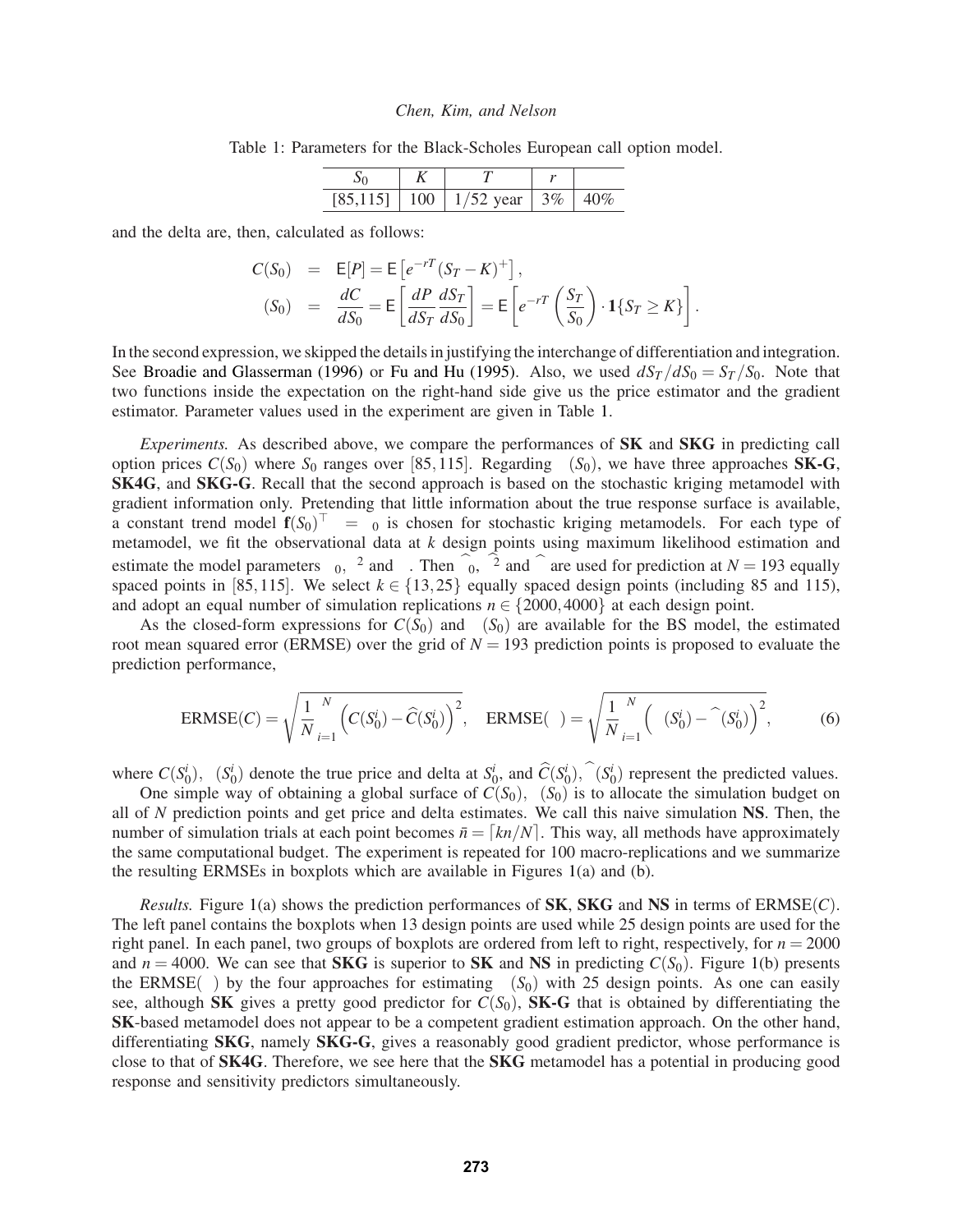



(a) Boxplots of ERMSE(*C*) for 100 macro-replications with (b) Boxplots of ERMSE(∆) for 100 macro-replications with  $k = 13$  and 25  $k = 25$ 

Figure 1: Boxplots of ERMSEs for prices and sensitivities in the Black-Scholes model.

#### **4.2 Quadratic Loss of Two Assets**

In this subsection, we consider a two-dimensional problem taken from Hong and Liu (2009). Our objective is to construct a CVaR response surface and gradient surfaces of CVaR. Here, we assume that the random loss  $L(\mu)$  is given by  $L(\mu) = a_0 + a^{\top} \Delta S + \Delta S^{\top} A \Delta S$  where  $\mu = (\mu_1, \mu_2)^{\top}$ , and  $a_0 = 0.3$ ,  $a = (0.8, 1.5)^{\top}$ ,  $A =$  $(1.2 \ 0.6)$ 0.6 1.5  $\setminus$ Further, we assume that  $\Delta S$  is a bivariate normal random vector with mean  $\mu$ and variance-covariance matrix  $\Sigma_s = 0.02 \begin{pmatrix} 1 & 0.5 \ 0.5 & 1 \end{pmatrix}$ . Writing  $\alpha$ -VaR,  $\alpha$ -CVaR as  $v_\alpha(\mu)$  and  $c_\alpha(\mu)$ 

respectively, from Section 2 we have

$$
c_{\alpha}(\mu) = \mathsf{E}\left[L(\mu)|L(\mu) \ge v_{\alpha}(\mu)\right] = v_{\alpha}(\mu) + \frac{1}{1-\alpha}\mathsf{E}\left[L(\mu) - v_{\alpha}(\mu)\right]^+, \frac{\partial c_{\alpha}(\mu)}{\partial \mu_i} = \mathsf{E}\left[\frac{\partial L(\mu)}{\partial \mu_i}|L(\mu) \ge v_{\alpha}(\mu)\right], \quad i = 1, 2,
$$

where the second equality in the first equation is obtained by setting  $t = q_\alpha(-X)$  in (1). When the gradient estimator  $D^{(i)} = \partial L/\partial \mu_i = \partial_{\mu_i}L$  exists, Hong and Liu (2009) suggests using the following consistent estimators: given  $n_s$  triples of i.i.d.  $(L_j, D_j^{(1)})$  $j^{(1)}, D_j^{(2)}$  $\hat{g}^{(2)}$ ) for  $(L, \partial_{\mu_1}L, \partial_{\mu_2}L)$ ,

$$
\hat{\nu}_{\alpha}^{n_s} = L_{\lceil n_s \alpha \rceil : n_s}, \quad \hat{c}_{\alpha}^{n_s} = \hat{\nu}_{\alpha}^{n_s} + \frac{1}{n_s(1-\alpha)} \sum_{j=1}^{n_s} \left[ L_j - \hat{\nu}_{\alpha}^{n_s} \right]^+, \quad \overline{Y}_{n_s}^{(i)} = \frac{1}{n_s(1-\alpha)} \sum_{j=1}^{n_s} D_j^{(i)} \mathbf{1} \{ L_j \ge \hat{\nu}_{\alpha}^{n_s} \} \tag{7}
$$

where  $L_{k,n_s}$  is the kth order statistic. Clearly,  $D^{(i)} = a^{\top} \mathbf{e}_i + 2 \mathbf{e}_i^{\top} A \Delta S$  and  $\mathbf{e}_i$  is the *i*th canonical basis vector in  $\mathbb{R}^2$ ,  $i = 1, 2$ .

*Experiments.* The experimental design is similar to the one in the previous subsection. Our design space is  $\Omega_{\mu} = [0.001, 0.1]^2$  from which we select *k* design points, i.e., choose *k* different  $\mu$  vectors. Then, at each design point, we obtain *n* observations of  $v_\alpha$ ,  $c_\alpha$ , and  $\partial_{\mu_i} c_\alpha$ . Note that each estimate involves  $n_s$ simulation trials, yielding  $(L_j, D_j^{(1)})$  $j^{(1)}, D_j^{(2)}$  $\hat{Y}_{j}^{(2)}$ ,  $j = 1, ..., n_s$ . Given *n* observations of  $\hat{v}_{n_s}$ ,  $\hat{c}_{\alpha}^{n_s}$ , and  $\overline{Y}_{n_s}^{(i)}$  $\binom{V}{n_s}$  at each design point, we build metamodels for CVaR based on **SK**, **SKG**; and for gradient estimation, **SK-G**, **SK4G**, and **SKG-G** are used. As for design points, we use a "maxmin" Latin-hypercube sample of (*k*−4) design points from  $\Omega_{\mu}$  plus its four corner points with  $k \in \{16, 25\}$ , and we use in total  $N = 1601$  prediction points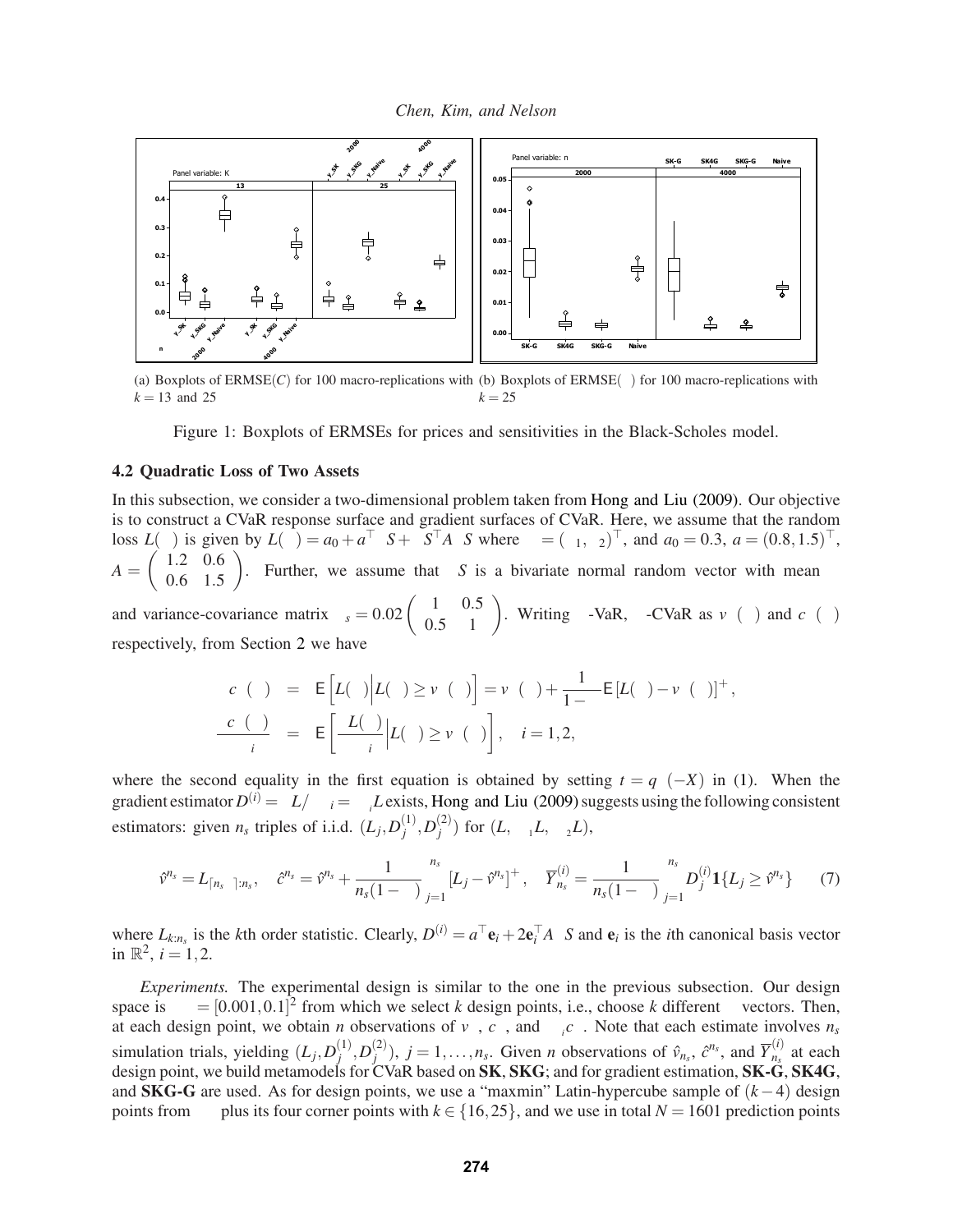Table 2: The mean ERMSEs and the corresponding standard errors for CVaR and its sensitivities over 50 macro-replications using  $n \times n_s = 10^5$  when  $\alpha = 0.99$ .

|                               |                      | $n = 100, n_s = 1000$          |                                | $n = 50, n_s = 2000$           |                                |  | $n = 25, n_s = 4000$           |                                |  |
|-------------------------------|----------------------|--------------------------------|--------------------------------|--------------------------------|--------------------------------|--|--------------------------------|--------------------------------|--|
| <b>ERMSE</b>                  | $\boldsymbol{k}$     | 16                             | 25                             | 16                             | 25                             |  | 16                             | 25                             |  |
|                               | <b>SK</b>            | $1.21E - 02$                   | $1.22E - 02$                   | $8.10E - 03$                   | $8.90E - 03$                   |  | $8.40E - 03$                   | $1.02E - 02$                   |  |
| $\widehat{c_{\alpha}}$        |                      | $(3.25E - 04)$<br>$1.53E - 02$ | $(2.94E - 04)$<br>$1.52E - 02$ | $(2.91E - 04)$<br>$7.90E - 03$ | $(3.22E - 04)$<br>$8.40E - 03$ |  | $(4.75E - 04)$<br>$5.30E - 03$ | $(3.15E - 04)$<br>$5.30E - 03$ |  |
|                               | <b>SKG</b>           | $(2.00E - 04)$                 | $(2.02E - 04)$                 | $(1.56E - 04)$                 | $(1.73E - 04)$                 |  | $(1.99E - 04)$                 | $(1.49E - 04)$                 |  |
|                               |                      | $1.11E - 01$                   | $1.11E - 01$                   | $1.11E - 01$                   | $1.11E - 01$                   |  | $1.11E - 01$                   | $1.11E - 01$                   |  |
|                               | <b>NS</b>            | $(3.35E - 05)$                 | $(1.60E - 05)$                 | $(3.35E - 05)$                 | $(1.60E - 05)$                 |  | $(3.35E - 05)$                 | $(1.60E - 05)$                 |  |
|                               | SK-G                 | $1.64E - 01$                   | 1.50E-01                       | $2.07E - 01$                   | $2.34E - 01$                   |  | $2.74E - 01$                   | $4.97E - 01$                   |  |
|                               |                      | $(1.17E - 02)$                 | $(9.60E - 03)$                 | $(2.03E - 02)$                 | $(2.68E - 02)$                 |  | $(3.49E - 02)$                 | $(3.51E - 02)$                 |  |
|                               | <b>SKG-G</b><br>SK4G | $1.89E - 01$                   | $1.89E - 01$                   | $9.48E - 02$                   | $9.48E - 02$                   |  | $4.77E - 02$                   | $4.72E - 02$                   |  |
| $\partial_{\mu_1} c_{\alpha}$ |                      | $(2.53E - 04)$                 | $(2.49E - 04)$                 | $(2.89E - 04)$                 | $(2.07E - 04)$                 |  | $(2.43E - 04)$                 | $(2.31E - 04)$                 |  |
|                               |                      | $1.89E - 01$                   | $1.89E - 01$                   | $9.49E - 02$                   | $9.49E - 02$                   |  | $4.82E - 02$                   | $4.77E - 02$                   |  |
|                               |                      | $(2.95E - 04)$                 | $(2.77E - 04)$                 | $(2.74E - 04)$                 | $(2.04E - 04)$                 |  | $(3.54E - 04)$                 | $(2.98E - 04)$                 |  |
|                               | <b>NS</b>            | $2.05E - 01$<br>$(2.48E - 04)$ | $9.11E - 02$<br>$(8.61E - 05)$ | $2.05E - 01$<br>$(2.48E - 04)$ | $9.11E - 02$<br>$(8.61E - 05)$ |  | $2.05E - 01$<br>$(2.48E - 04)$ | $9.11E - 02$<br>$(8.61E - 05)$ |  |
|                               |                      | $1.89E - 01$                   | $1.95E - 01$                   | $2.36E - 01$                   | $2.95E - 01$                   |  | $3.10E - 01$                   | $5.68E - 01$                   |  |
|                               | $SK-G$               | $(1.20E - 02)$                 | $(1.42E - 02)$                 | $(2.34E - 02)$                 | $(2.95E - 02)$                 |  | $(3.35E - 02)$                 | $(4.47E - 02)$                 |  |
|                               | <b>SKG-G</b>         | $2.83E - 01$                   | $2.83E - 01$                   | $1.42E - 01$                   | $1.41E - 01$                   |  | $7.05E - 02$                   | $7.06E - 02$                   |  |
|                               |                      | $(2.35E - 04)$                 | $(2.56E - 04)$                 | $(2.55E - 04)$                 | $(2.40E - 04)$                 |  | $(3.03E - 04)$                 | $(2.45E - 04)$                 |  |
| $\partial_{\mu_2} c_{\alpha}$ | SK4G                 | $2.83E - 01$                   | $2.83E - 01$                   | $1.42E - 01$                   | $1.42E - 01$                   |  | $7.09E - 02$                   | $7.06E - 02$                   |  |
|                               |                      | $(2.98E - 04)$                 | $(2.96E - 04)$                 | $(3.28E - 04)$                 | $(2.83E - 04)$                 |  | $(3.59E - 04)$                 | $(3.43E - 04)$                 |  |
|                               | <b>NS</b>            | $2.98E - 01$                   | $1.15E - 01$                   | $2.98E - 01$                   | $1.15E - 01$                   |  | $2.98E - 01$                   | $1.15E - 01$                   |  |
|                               |                      | $(2.55E - 04)$                 | $(1.21E - 04)$                 | $(2.55E - 04)$                 | $(1.21E - 04)$                 |  | $(2.55E - 04)$                 | $(1.21E - 04)$                 |  |

in  $\Omega_{\mu}$ . Actually, 1600 points are regularly spaced and we add the testing point in Hong and Liu (2009) for a sanity check.

The performance measures ERMSEs for predicting CVaR and its gradients are defined in a similar fashion as in (6). Since closed-form expressions of  $c_\alpha$  and  $\partial_{\mu_i} c_\alpha$  are not available, the true values at each of *N* points are approximated using simulations with a sample size  $n_s = 10^6$ . Experiments for  $\alpha \in \{0.95, 0.99\}$ are conducted, and only the results for  $\alpha = 0.99$  are presented below for the sake of brevity. We include ERMSEs from the naive simulation scheme **NS** for comparison. Recall that this method allocates the total simulation budget  $k \times n \times n_s$  equally over *N* prediction points, i.e.,  $\bar{n} = \lceil k n n_s / N \rceil$ , and obtains global approximations to  $c_{\alpha}$  and  $\partial_{\mu_i} c_{\alpha}$ ,  $i = 1, 2$  in  $\Omega_{\mu}$ .



Figure 2: Boxplots of ERMSEs for  $\widehat{c_{\alpha}}$  and  $\widehat{\partial_{\mu_1} c_{\alpha}}$  over 50 macro-replications with  $n = 50$  and  $k = 16$  for  $\alpha = 0.99$ .

*Results.* The entire experiment is repeated for 50 macro-replications and the results are summarized in Table 2 and Figures 2 (a) and (b). We first focus on the impacts of the number of simulation replications *n* and the sample size *n<sup>s</sup>* on the performances of the methods under consideration. The table shows ERMSEs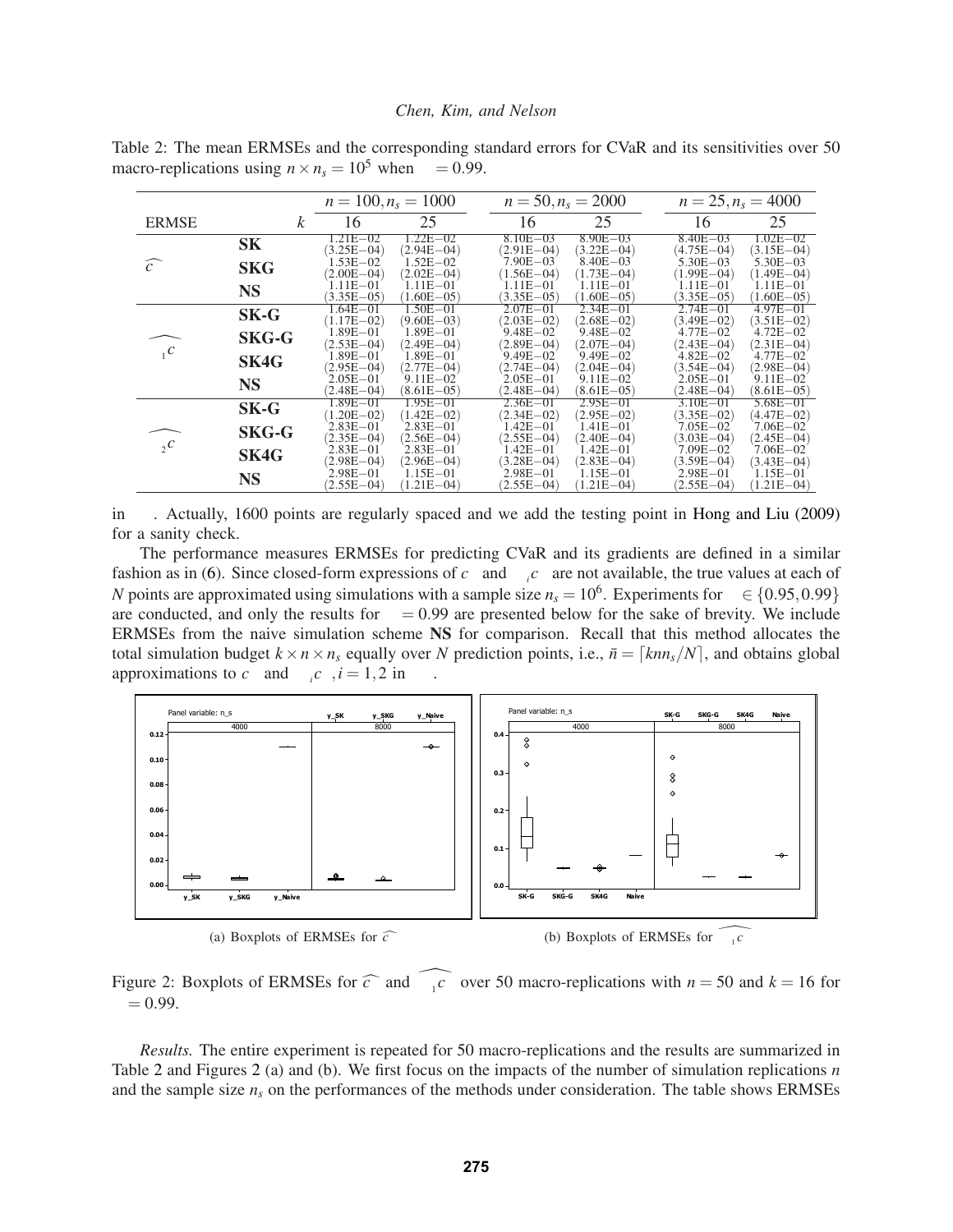and the associated standard errors of  $\widehat{c_{\alpha}}, \widehat{\partial_{\mu_i} c_{\alpha}}$  for  $\alpha = 0.99$  with a fixed computational budget  $n \times n_s = 10^5$ allocated at each of the *k* design points.

For the prediction of CVaR, both **SK** and **SKG** outperform the naive simulation **NS** with their mean ERMSEs nearly one order of magnitude smaller. Furthermore, it is seen that **SKG** shows a better performance over **SK** as the sample size  $n<sub>s</sub>$  becomes larger. We observe that the computational budget spent at each design point  $n_s \times n$  has a greater influence on the performance of metamodels than the number of design points  $k$ does; increasing *k* from 16 to 25 in this example does not make a noticeable difference on performances of metamodel-based approaches. When it comes to gradient estimation **SK4G** and **SKG-G** seem to play equally well; as *n<sup>s</sup>* becomes moderately large, both methods outperform **NS**. It is interesting to notice that doubling the sample size  $n<sub>s</sub>$  while reducing the number of replications *n* by a half nevertheless decreases the mean ERMSEs for the **SKG-G** and **SK4G** by nearly a half. Given the low simulation noise level in this particular example and the knowledge that *n<sup>s</sup>* affects both the variance and bias of CVaR and its gradient estimators, it is not surprising to see the dominating role  $n<sub>s</sub>$  plays in improving prediction and gradient estimation performances.

We further explore the impact of  $n<sub>s</sub>$  by fixing the number of simulation replications *n* to 50 and the number of design points *k* to 16 while increasing *n<sup>s</sup>* from 2000 to 8000. Figure 2 (a) and (b) show the boxplots of ERMSEs for  $\widehat{c_{\alpha}}$  and  $\widehat{\theta_{\mu_1} c_{\alpha}}$  for  $n_s = 4000$  and 8000; the results for  $\widehat{\theta_{\mu_2} c_{\alpha}}$  are similar in nature. In the figures, we can see the advantage of using **SKG** and **SKG-G** for global approximations to CVaR and its sensitivities. Experiments with  $k = 25$  lead to quite similar results.

# **4.3 Derivative Portfolio on a Single Asset**

For this example, we consider a portfolio consisting of three derivatives on a single asset with initial price *S*0:

- short one call option with payoff  $H_1(S) = -(S_T K_c)^+$  with  $K_c = 101$ .
- long one put option with payoff  $H_2(S) = (K_p S_T)^+$  with  $K_p = 110$ .
- short one Asian call option with payoff  $H_3(S) = -(q^{-1} \sum_{i=1}^q q_i^2)$  $\int_{i=1}^{q} S_{t_i} - K_a$ <sup>+</sup> with  $0 \le t_1 < \cdots < t_q \le T$ with  $K_a = 110$ .

The real-world drift is  $\mu = 8\%$ , and volatility is  $\sigma = 20\%$ . The risk-free rate is  $r = 3\%$ . The derivatives have the common maturity  $T = 1/12$  year. And the risk horizon is  $\tau = 1/52$  year and it is the time at which the random loss  $L(S_0)$  is computed. This random loss is the sum of values of three derivatives at  $\tau$ , and the calculation is done under the risk-neutral measure by  $L(S_0) = -\sum_{i=1}^3 \mathsf{E}\left[e^{-r(T-\tau)}H_i(S)\middle|\mathscr{F}_\tau\right]$  where  $\mathcal{F}_{\tau}$  is the information set available at  $\tau$ . In more detail, it is given by

$$
L(S_0) = e^{-r(T-\tau)} \left\{ \mathbb{E} \left[ (S_T - K_c)^+ \Big| S_\tau \right] - \mathbb{E} \left[ (K_p - S_T)^+ \Big| S_\tau \right] + \mathbb{E} \left[ \left( \frac{1}{q} \sum_{i=1}^a S_{t_i} + \frac{1}{q} \sum_{i=a+1}^q S_{t_i} - K_a \right)^+ \Big| S_{t_1}, \dots, S_{t_a}, S_\tau \right] \right\}, \quad (8)
$$

where *a* is an integer such that  $t_1 < \cdots < t_a \le \tau < t_{a+1} < \cdots < t_q \le T$  and, in this example,  $a = 2$  and  $q = 6$ .

At this point, let us describe the dynamics of the underlying stock price *S*. Under the real world probability, it follows the Geometric Brownian Motion with drift  $\mu$  and volatility  $\sigma$ , and it is  $S_t$  $S_0$  exp  $((\mu - \sigma^2/2)t + \sigma W_t)$  for  $t \leq \tau$ . Recall that we calculate  $L(S_0)$  under the risk-neutral probability and in this measure  $S_t = S_\tau \exp((r - \sigma^2/2)(t - \tau) + \sigma B_{t-\tau})$  for  $t > \tau$ . Here, *W* and *B* are two independent standard Brownian motions. Knowing the history of *S* at time  $\tau$  is equivalent to knowing the Brownian path *W* up to  $\tau$ . Denoting  $q^{-1} \sum_{i=1}^{q}$  $S_{i=1}^{q} S_{t_i}$  by *S*, the pathwise derivative of  $L(S_0)$  is given by

$$
L'(S_0) = e^{-r(T-\tau)} \left\{ \mathsf{E}\left[\mathbf{1}\{S_T \geq K_c\} \frac{S_T}{S_0} \Big| S_{\tau}\right] + \mathsf{E}\left[\mathbf{1}\{S_T \leq K_p\} \frac{S_T}{S_0} \Big| S_{\tau}\right] + \mathsf{E}\left[\mathbf{1}\{\overline{S} \geq K_a\} \frac{\overline{S}}{S_0} \Big| S_{t_1},\ldots,S_{t_a},S_{\tau}\right] \right\}.
$$
 (9)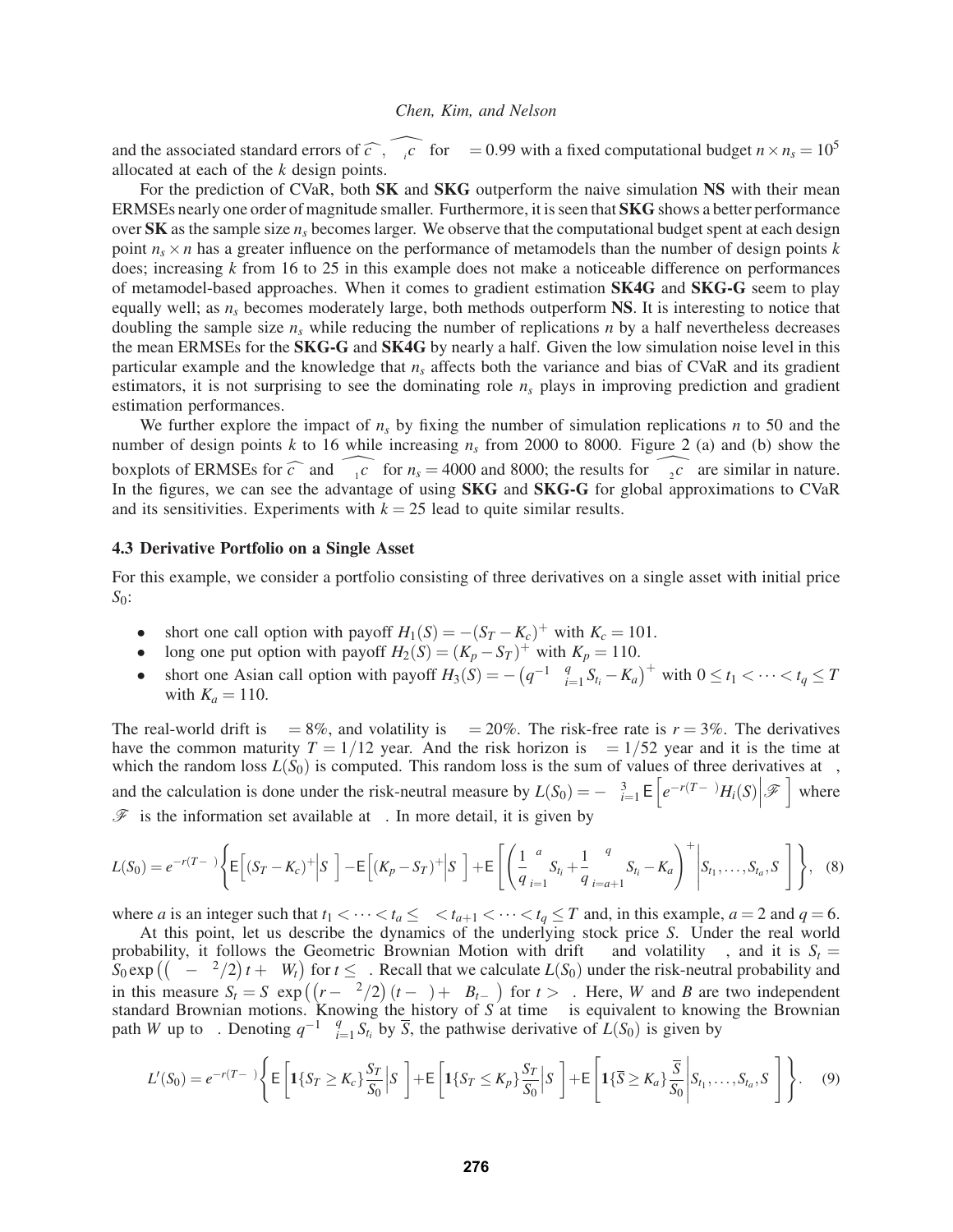Note that two expressions inside the expectations in (8) and (9) provide us with the unbiased estimators of the random loss and its first order sensitivity with respect to  $S_0$ , respectively.

*Experiments.* For this example, we use the standard nested simulation to estimate CVaR and its sensitivity. For the outer level simulation, we generate  $n_{\text{outer}}$  scenarios up to the risk horizon  $\tau$ , say  $\omega^1, \ldots, \omega^{n_{\text{outer}}}$  which represent the simulated Brownian paths of *W*. Conditional on each scenario  $\omega^i$ , we generate  $n_{\text{inner}}$  independent inner level sample paths, which determine the cash flows of the portfolio from time  $\tau$  to *T*, i.e.,  $\zeta^{i1}, \ldots, \zeta^{i,n_{\text{inner}}}$  that are the simulated sample paths of *B*. For each  $\omega^i$  and  $\zeta^{ij}$ ,  $j = 1, \ldots, n_{\text{inner}}$ , we obtain a pair of  $(L_i, D_i)$  where  $D_i = dL/dS_0$  under scenario  $\omega^i$ . To save some space, we do not include formulae for the pair which are quite straightforward to derive.

We continue to describe our experimental design. The space for  $S_0$  is  $\Omega_{S_0} = [80, 120]$  from which we select *k* design points. Recall under scenario  $\omega^i$ , we get a pair  $(L_i, D_i)$ . Hence, for  $n_{\text{outer}}$  scenarios at a fixed design point, there are  $\{(L_i, D_i)\}_{i=1}^{n_{\text{outer}}}$ , and we compute estimates for CVaR and its gradient using (7) by replacing  $n_s$  with  $n_{\text{outer}}$ . To apply stochastic kriging, we repeat this two-level simulation  $n$  times at each of *k* design points. Consequently, we get *n* estimates of  $c_{\alpha}$  and  $\partial_{S_0} c_{\alpha}$  at *k* design points, based on which CVaR response surface and gradient surface are obtained. In particular, the prediction points are  $N = 193$ regularly spaced points in  $\Omega_{S_0}$ . As for design points, we consider three cases  $k \in \{7, 13, 25\}$ . In all cases, the design points are also equally placed in the design space. Since the closed-form expressions of  $c_{\alpha}$ ,  $\partial_{S_0} c_\alpha$  are not available, the true values at *N* prediction points are approximated using computational budget of  $n_{\text{outer}} = 10^5$  and  $n_{\text{inner}} = 500$ . We present the results for  $\alpha = 0.95$  with  $k = 13$  and 25 only.

*Results.* The topic of optimal sampling rules for nested two-level simulation has been studied in the literature. See, for example, Gordy and Juneja (2010) or Broadie et al. (2011a). In this example, we make an attempt to assess the impacts of  $n_{\text{outer}}$  and  $n_{\text{inner}}$  on the performances of the metamodel-based methods under consideration. The entire experiment is repeated for 100 macro-replications and the resulting ERMSEs are summarized in Table 3.

For each two-level simulation, the  $1/3:2/3$  uniform rule uses  $n_{\text{outer}} = \left[ (n_s)^{2/3} \right]$  and  $n_{\text{inner}} = \left[ (n_s)^{1/3} \right]$ . In contrast, some papers propose that the sampling rule of  $n_{\text{outer}} = n_s$  and  $n_{\text{inner}} = 1$  can lead to better results. Our experience with this example tells that the  $1/3:2/3$  uniform rule works better and hence is adopted in the experiments for comparing the performances of **SK**, **SKG**, and **SK4G**. For the naive simulation scheme **NS**, the simulation budget allocation at each of the  $N = 193$  check-points is  $\bar{n}_{\text{outer}} = \left[ (knn_s/N)^{2/3} \right]$ and  $\bar{n}_{\text{inner}} = \left[ (knn_s/N)^{1/3} \right]$ , which amounts to approximately equivalent total computational budget as used in simulations for metamodel-based methods.

Table 3 shows the ERMSEs and the associated standard errors for  $\widehat{c_{\alpha}}$ ,  $\widehat{\partial_{s_0}c_{\alpha}}$  with  $\alpha = 0.95$  and the computational budget of  $n_s = n_{\text{outer}} \times n_{\text{inner}}$  at each design point. We consider three cases  $n_s \in \{3.2 \times n_{\text{inner}}\}$  $10^4$ ,  $10^5$ ,  $2.5 \times 10^5$ . For the prediction of CVaR, both **SK** and **SKG** outperform **NS** in all cases, and it seems that **SK** is slightly better than **SKG**. Regarding the prediction of CVaR sensitivity, the performances of all methods improve as the computational budget (in terms of *k* or  $n_s = n_{\text{outer}} \times n_{\text{inner}}$ ) increases. In particular, **SKG-G** and **SK4G** outperform **NS** as  $n<sub>s</sub>$  increases to 10<sup>5</sup> with  $k = 25$  design points. Based on our extensive numerical tests, we emphasize the crucial role played by *n<sup>s</sup>* as compared to the number of design points *k* and the number of simulation replications *n* without showing the detailed results. Although this example shows a potential of **SKG** and **SKG-G** without using advantageous experimental designs, it demonstrates that an optimal budget allocation rule is not at all obvious for building a metamodel in which the selection of design points, the number of simulation replications, outer/inner simulations are involved at the same time. This is one of several research topics that we will address in our future work.

### **5 CONCLUSION**

In this paper, we proposed methods for obtaining global approximations to the so-called CVaR and its sensitivities. The methods are based on stochastic kriging using gradient estimators when available.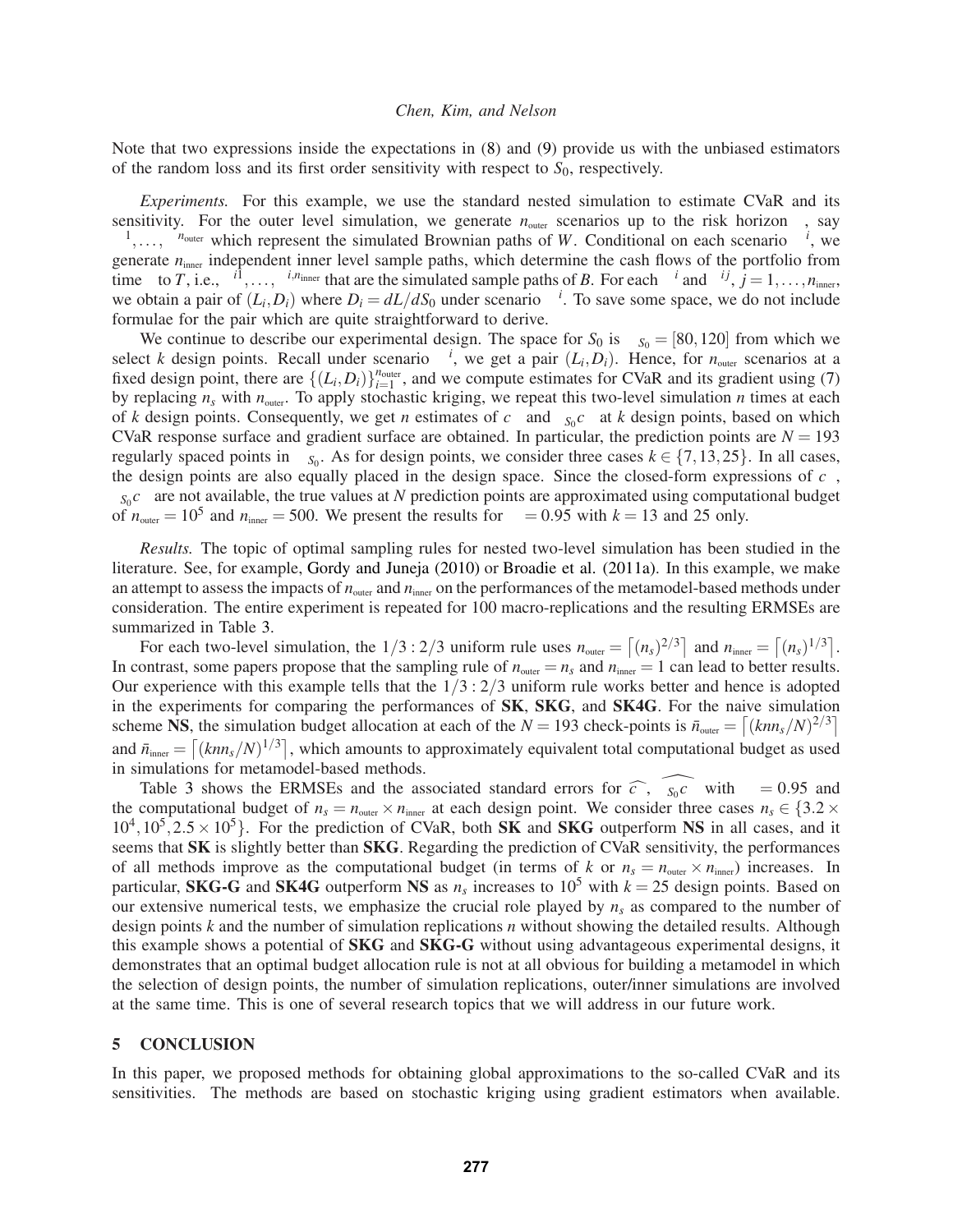|                             | $n_s = n_{\text{outer}} \times n_{\text{inner}}$ | $3.2 \times 10^{4}$            |                                | 10 <sup>5</sup>                |                                |  | $2.5 \times 10^{5}$            |                                |  |
|-----------------------------|--------------------------------------------------|--------------------------------|--------------------------------|--------------------------------|--------------------------------|--|--------------------------------|--------------------------------|--|
| <b>ERMSE</b>                | k                                                | 13                             | 25                             | 13                             | 25                             |  | 13                             | 25                             |  |
|                             | <b>SK</b>                                        | $3.61E - 01$<br>$(3.70E - 03)$ | $3.53E - 01$<br>$(2.90E - 03)$ | $2.54E - 01$<br>$(2.60E - 03)$ | $2.41E - 01$<br>$(1.90E - 03)$ |  | 1.89E-01<br>$(1.90E - 03)$     | $1.80E - 01$<br>$1.20E - 03$   |  |
| $\widehat{c_{\alpha}}$      | <b>SKG</b>                                       | $4.38E - 01$<br>$(5.60E - 03)$ | $4.50E - 01$<br>$(4.40E - 03)$ | $2.51E - 01$<br>$(2.50E - 03)$ | $2.48E - 01$<br>$(2.10E - 03)$ |  | $1.98E - 01$<br>$(2.20E - 03)$ | $1.95E - 01$<br>$(1.40E - 03)$ |  |
|                             | <b>NS</b>                                        | $5.99E - 01$<br>$(3.30E - 03)$ | $4.79E - 01$<br>$(2.30E - 03)$ | $4.05E - 01$<br>$(2.10E - 03)$ | $3.25E - 01$<br>$(1.60E - 03)$ |  | $2.97E - 01$<br>$(1.50E - 03)$ | $2.38E - 01$<br>$(1.20E - 03)$ |  |
|                             | $SK-G$                                           | $6.09E - 02$<br>$(1.00E - 03)$ | $5.12E - 02$<br>$1.20E - 03$   | $4.64E - 02$<br>$(1.10E - 03)$ | $3.79E - 02$<br>$7.13E - 04$   |  | $3.80E - 02$<br>$(9.00E - 04)$ | $3.11E - 02$<br>$(5.85E - 04)$ |  |
| $\partial_{S_0} c_{\alpha}$ | <b>SKG-G</b>                                     | $2.44E - 02$<br>$(6.10E - 04)$ | $2.09E - 02$<br>$(9.68E - 05)$ | $1.35E - 02$<br>$(3.25E - 04)$ | $8.20E - 03$<br>$(4.95E - 05)$ |  | $1.32E - 02$<br>$(2.02E - 04)$ | $6.80E - 03$<br>$(3.05E - 05)$ |  |
|                             | SK4G                                             | $2.50E - 02$<br>$1.59E - 04$   | $2.43E - 02$<br>$1.02E - 04$   | $1.50E - 02$<br>$(1.83E - 04)$ | $9.30E - 03$<br>$(8.02E - 05)$ |  | $1.56E - 02$<br>$1.36E - 04$   | $7.60E - 03$<br>$(5.35E - 05)$ |  |
|                             | <b>NS</b>                                        | $2.42E - 02$<br>$(1.41E - 04)$ | $1.67E - 02$<br>$1.06E - 04$   | $1.45E - 02$<br>$(8.59E - 05)$ | $1.68E - 02$<br>$(6.24E - 05)$ |  | $1.14E - 02$<br>$(5.71E - 05)$ | $7.90E - 03$<br>$(5.10E - 05)$ |  |

Table 3: The mean ERMSEs and the corresponding standard errors for  $\widehat{c_{\alpha}}$  and  $\widehat{\partial_{S_0} c_{\alpha}}$  over 100 macroreplications using  $n = 10$  and  $1/3:2/3$  uniform rule for  $\alpha = 0.95$ .

Stochastic kriging is a metamodeling technique such that the unknown function response is modeled using Gaussian random fields and, in addition, simulation noises are taken into account. Computing risk measures of asset portfolios can be quite time-consuming due to the complexity of financial products. Thus, a good prediction model based on estimates at a small number of points can be very useful in practice. For this purpose, we build a stochastic kriging metamodel, and in particular, we do so in a way that the derivative of the metamodel for CVaR is again a metamodel for CVaR sensitivities. We demonstrated the performances of metamodels through three examples with different complexities: first, European call option, second, quadratic random loss of two assets, and lastly, a derivative portfolio of a single asset. It is observed that the methods are potentially useful, however, the optimal budget allocation for two-level simulation requires further investigations.

### **ACKNOWLEDGMENTS**

This work is supported by the National Science Foundation under Grant No. CMMI-0900354 and by the Basic Science Research Program through the National Research Foundation of Korea funded by the Ministry of Education, Science, and Technology (No. 2012-0003203).

# **REFERENCES**

- Acerbi, C., and D. Tasche. 2002. "On the coherence of expected shortfall". *Journal of Banking & Finance* 26:1487–1503.
- Ankenman, B., B. L. Nelson, and J. Staum. 2010. "Stochastic kriging for simulation metamodeling". *Operations Research* 58:371–382.
- Artzner, P., F. Delbaen, J. M. Eber, and D. Heath. 1999. "Coherent measures of risk". *Mathematical Finance* 9:203–228.
- Asmussen, S., and P. W. Glynn. 2007. *Stochastic Simulation*. New York: Springer.
- Broadie, M., Y. Du, and C. C. Moallemi. 2011a. "Efficient risk estimation via nested sequential simulation". *Management Science* 57:1172–1194.
- Broadie, M., Y. Du, and C. C. Moallemi. 2011b. "Risk estimation via regression". Technical report, Columbia University, New York, NY.
- Broadie, M., and P. Glasserman. 1996. "Estimating security price derivatives using simulation". *Management Science* 42:269–285.
- Chen, X., B. Ankenman, and B. L. Nelson. 2011. "Enhancing stochastic kriging metamodels with gradient estimators". Technical report, Northwestern University, Chicago, IL.
- Fu, M. C., and J. Q. Hu. 1995. "Sensitivity analysis for Monte Carlo simulation of option pricing". *Probability in the Engineering and Information Sciences* 9:417–446.